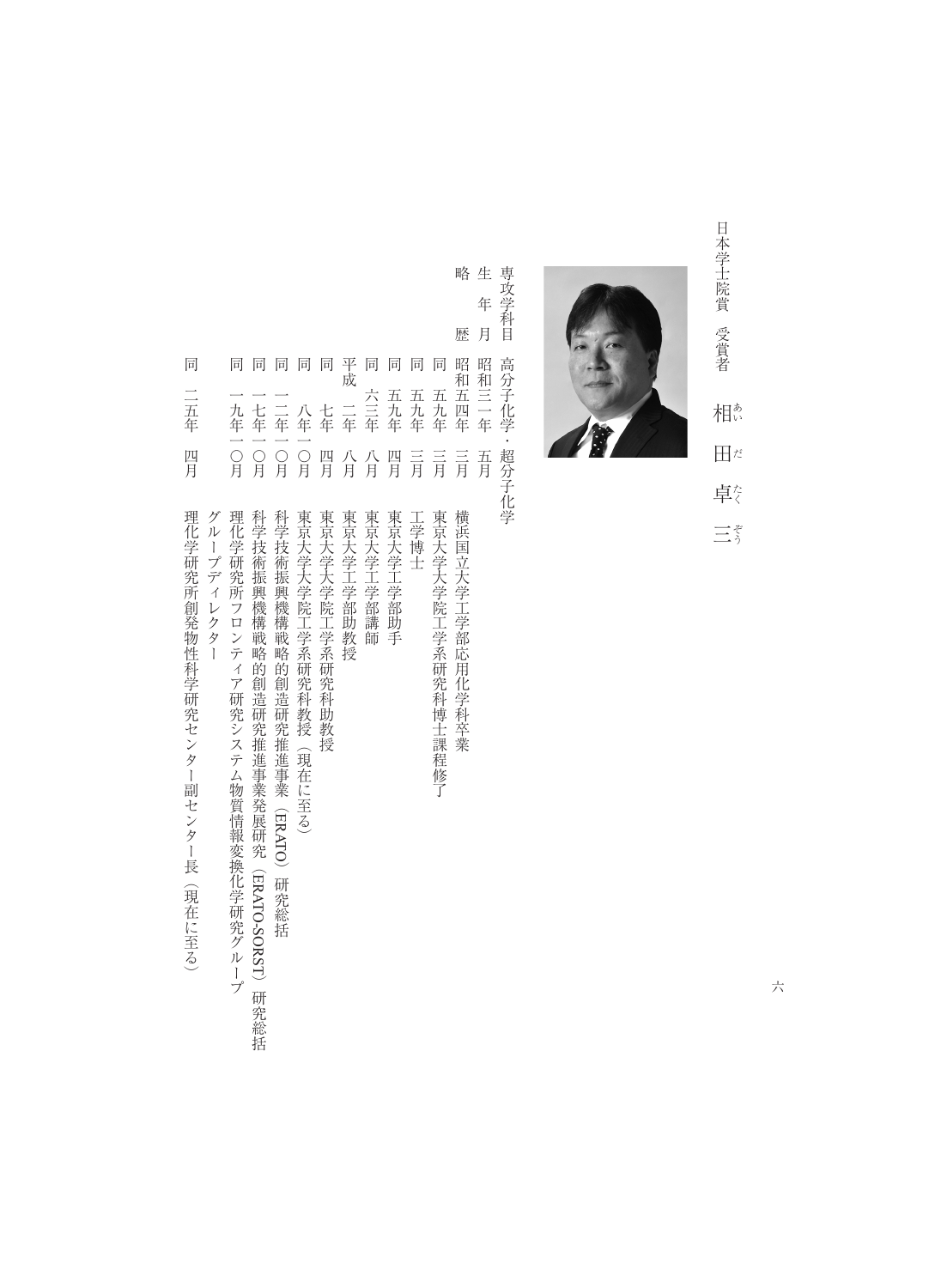子→ナノ→巨視スケールに至る精緻な異方的階層構造」は材料に破  $L$ がこの Missing Linkを繋ぐために有効であることをいち早く認識 相田氏は押し出し重合の発見を通じて、 衡状態特有の速度論的トラップが一義的な階層構造の生成を阻む。 格の可能性を提供するが、ナノ→巨視スケールの間に存在する非平 蜘蛛の糸のように細孔外に押し出される:論文32) を発見した。「分 たポリエチレン鎖が伸びきったまま集合し強靱な結晶性繊維として カの細孔を反応場としたエチレンの押し出し重合(細孔内で生成し の複雑科学」に移行しつつある今現在、 ている。 大きく踏み込み、他に類のない独創的な物質科学を深く広く展開し している化学者である。物理や生命科学など異分野との境界領域に し、世界を実現すことである。 しかし はんしゅう あいしゅう あいしゅう あいしゅう あいしゅう あいしゅう あいしゅう あいしゅう あいしゅう あいしゅう あいしゅう あいしゅう あいしゅう あいしゅう あいしゅう あいしゅう 相田氏は伴いで、その場には、その場には、その場には、その場には、その場には、その場には、その場には、その場には、その場には、その場には、その場には、その場には、その場には、その場には、その場には、その 物の違い きょうしゅう しゅうしゅう しゅうしゅう しゅうしゅう しゅうしゅう しゅうしゅう しゅうしゅう しゅうしゅう しゅうしゅう しゅうしゅう しゅうしゅう 格の可能性を提供するが、ナノ↓巨視スケールの間に存在する非平 子↓ナノ↓巨視スケールに至る精緻な異方的階層構造」は材料に破 蜘蛛の糸のように細孔外に押し出される:論文 たポリエチレン鎖が伸びきったまま集合し強靱な結晶性繊維として カの細孔を反応場としており、この細孔の解し出し重合(細孔の)解し出し直合(細孔の)解し出し、エキレンの解し出し、エキレンの解し出し上がり、エキレンの解し出し、エキレンの解し出し、エキレンの解し出し、エ のある今月には、日本の日本の「現在」に移行している。 こうしゅう こうしゅう こうしゅう こうしゅう こうしゅう こうしゅう こうしゅう こうしゅう こうしゅう こうしゅう こうしゅう こうしゅう こうしゅう こうしゅう ている。世界の研究者の視線が「希薄平衡系」から「凝縮非平衡系 大きく踏み込み、他に類のない独創的な物質科学を深く広く展開し している化学者である。物理や生命科学など、物理や生命科学など、物理や生命科学などを生命科学など、物理や生命科学など、物理や生命科学など、物理や生命科学など、物理や生命科学 相 世界を驚嘆させる多くの新物質/新材料を生み出すことで未成 一日子 マテリアルの開拓において きょうかい しゅうしゅう しゅうしゅう しゅうしゅう しゅうしゅう しゅうしゅう しゅうしゅう しゅうしゅう しゅうしゅう しゅうしゅう :田卓三氏は革新的ソフトマテリアルの開拓において世界を牽引 に対する授賞審査要旨 Missing Link 世界の研究者の視線が「希薄平衡系」から「凝縮非平衡系 には、 このこと このこと こうしゅうしょう を繋ぐために有効であることをいち早く認識 多価相互作用/物理的摂動 相田氏は一九九九年にシリ 32) を発見した。 「分

テリアルの精密機能の精密機能を取り込む (1) しかい (1) しかい (1) しかい (1) しかい (1) しかい (1) しかい (1) しかい (1) しかい (1) しかい (1) しかい (1) しかい (1 工学博士 エヌ・コン スター・ファイル こうしょう こうしょう こうしゃ アイ・プレーター こうしゃ アイ・プレーター こうしゃ アイ・プレーター こうしゃ アイ・プレーター こうしゃ アイ・プレーター こうしゃ アイ・プレーター こうしん

精密階層設計に関する研究

工学博士相田卓三氏の「革新的ソフトマ

テリアルの

うな魅力的な素材が化石資源にほぼ依存することなく「地表の七 を増やすと車で押しつぶしても壊れない強靭な材料になる。このよ Arature 誌に発表し世界を驚かせた (論文23)。この材料の内部では 相田氏は最近左記に記載の第二世代のアクアマテリアルを発表した 術としてアクアマテリアルの用途開発が企業と進められている中、 ○%を覆う水」から製造できるという。持続社会を実現する革新技 い物にならないというそれまでの考えを払拭した。ナノシート含量 水を使いその場で簡単に作ることができ、そのような素材は弱く使 ハイドロゲルとは異なり、アクアマテリアルは化学の素人が現場の に架橋し、その編み目に水分子を捕捉する。化学反応で作る通常の 分子糊が強力な多価相互作用を形成して粘土ナノシートを三次元的 で迅速・簡単に合成できる。相田氏は二〇一〇年にこの新材料を た粘土ナノシート 能なハイドロゲル「アクアマテリアル」は代表的な成功例であ 熟だった当該分野を世界に先駆けて牽引してきた。 (論文13)。 (論文 (論文6)、分子糊と命名した極微量の高分子物質を水中に分散させ (論文 精緻な階層構造の実現に物理的摂動を用いる独自研究の一貫とし 相田氏は最近左記に記載の第二世代のアクアマテリアルを発表した。 術としてアクアマテリアルの用途開発が企業と進められている中、 〇%を覆う水」から製造できるという。持続社会を実現する革新技 うなどには、そのような「地表の七つ」ということは、「地表の七つ」ということは、「地表の七つ」ということは、「地表の七つ」ということは、「地表の七つ」ということは、「地表の七つ」ということは、「地表の七 そのような きょうしょう きょうしゅう こうしゅう こうしゅう こうしゅう こうしゅう こうしゅう こうしゅう こうしゅう こうしゅう こうしゅう こうしゅう こうしゅう いき しゅうしゅう しゅうしゅう しゅうしゅう しゅうしゅう しゅうしゅう しゅうしゅう しゅうしゅう しゅうしゅう しゅうしゅうしゅう しゅうしゅうしゅう しゅうしゅうしゅう 水を使いその場で簡単に作ることができ、そのような素材は弱く使 ハイドログルとは、アクアマテリアルは化学の素人が見られる。 アクティブ・アクティブ きょうかん かんきょう かんきょう かんきょう かんきょう かんきょう には、その編み目に水分子を捕捉する。化学反応で行る通常の編み目に水分子を捕捉する。 今子供の かいしょう かいしゅう かいしゅう かいしゅう かいしゅう かいしゅう かいしゅう かいしゅう かいしゅう かいしゅう かいしゅう かいしゅう かいしゅう では、自田氏は二〇年に合成できる。相田氏は二〇年に合成できる。相田氏は二〇年にこの新材料をご紹介している。 た粘土ナノシート(無機物:全重量のおよそ二%)と混合するだけ 化学の アクアマテリアル アクアマテリアル かいしゅう こうかんかん かいしゅう こうかんかん かんしゅう こうかん かんしゅう こうかん かんしゅう こうかん かんしゅう こうかん かんしゅう かいしゃ きんしゅう きんしゅう しゅうしゅう しゅうしゅう しゅうしゅう しゅうしゅう しゅうしゅう しゅうしゅう しゅうしゅう しゅうしゅう しゅうしゅう しゅうしゅう しゅうしゅう しゅうしゅう 全重量の九八%が水であるが自立し、任意の形状に成形加工が 精緻な場合 精緻な 精緻な かいしゅう あいしゅう あいしゅう あいしゅう あいしゅう あいしゅう あいしゅう あいしゅう あいしゅう あいしゅう あいしゅう あいしゅう 大きな こうしゅう こうしゅう こうしゅう こうしゅう こうしゅう こうしゅう こうしゅう こうしゅう こうしゅう / ころにつける インデー・フォー インデー・スター ファイル しょうせい しょうせい 誌に発表し世界を驚かせた(論文 (無機物:全重量のおよそ二%) と混合するだけ 23) 。この材料の内部では 可  $\mathcal{V}$ 

て磁場と物質の相互作用を検討中、 て磁場と物質の相互作用を検討中、相田氏はコロイド分散した酸化相田氏はコロイド分散した酸化

 $\equiv$ 三三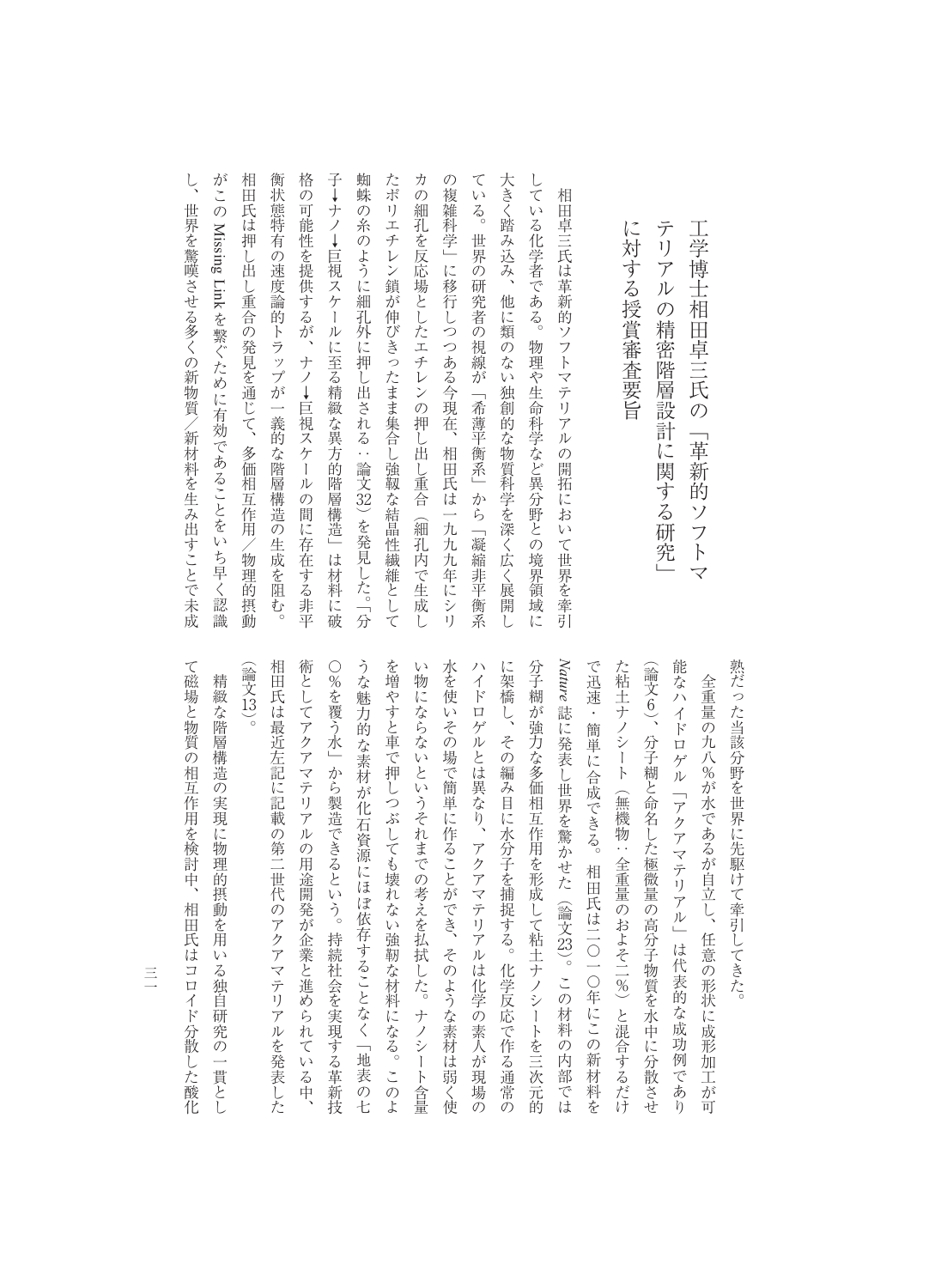視している。 時代時代の本質的な問題に目を向け、 上述の材料科学研究の例においても同氏は深い基礎に根ざしつつ、 子デンドリマーの特異な光捕集アンテナ機能の発見と人工光合成 想天外な戦略はいかにも相田氏的発想である。 患の患者に光明がさす。静電反発を材料の力学物性の設計に使う奇 性を初めて人工系で実現した。インプラント化ができれば、関節疾 向の内部摩擦を下げている)という膝軟骨組織特有の異方的力学特 まるため)が平行な剪断力には大きく変形する(静電反発がその方 トに垂直方向の荷重には強い の配向をゲル化で空間固定し、 晶構造を形成する(論文5)。相田氏はエントロピー的に不利なこ ト同士は大きな表面負電荷のため強く反発し、系は自発的に疑似結 チタンナノシートに磁場を印加するとシートが磁束線に垂直 (論文33)は、 (論文 文 14、 視している。世界初の導電性・酸化還元活性分子ナノチューブ(論 時代時代の本質的な問題に目を向け、応用への大きな広がりも重要 エンジェクト はんしゅう こうしゅう こうしゅう こうしゅう こうしゅう こうしゅう こうしゅう こうしゅう こうしゅう こうしゅう こうしゅう こうしゅう 子デンドリマーの特異な光捕集アンテナ機能の発見と人工光合成 想天外な戦略はいかにも相田氏的発想である。 ものもの きょうかん きょうかん しゅうしゅう あいしゅう あいしゅう あいしゅう あいしゅう あいしゅう あいしゅう あいしゅう あいしゅう あいしゅう あいしゅう あいしゅう した。インプラント化ができれば、インプラント化ができれば、インプラント化ができます。インプラント化ができます。インプラント化ができます。インプラント化が使用しています。インプラント化が使用しています。 向の内部摩擦を下げている)という膝軟骨組織特有の異方的力学特 まるため) はっきん こうしょう こうしょう こうしょう こうしょう こうしょう こうしょう こうしょう こうしょう こうしょう トには、それは、それは「それは強い(の荷重などの荷重などの荷重などの荷重などの荷重などの荷重などの荷重など)。 ソフトマテリアルを開発した。 スキー・コンピュータ の記念し、その記念の記念を学びたと、その記念の記念を学びたとして、その記念の記念を学びたとして、その記念の記念を学びたとして、その記念の記念を学びたとして、その記念を学びたとして、 「ある」 このことは、このことは、このことは、このことは、このことは、このことは、このことは、このことは、このことは、このことは、このことは、このことは、このことは、このことは、このことは、このことは トラー・ストラー こうしゅうしゅ こうしゅう こうしゅう こうしゅう こうしゅう こうしゅう こうしゅう こうしゅう こうしゅう こうしゅう こうしゅう こうしゅう -同士は平行) に配向する異常現象を発見した。平行配向したシー ト同士は平行)に配向する異常現象を発見した。平行配向したシー キタンナノシートに編み上がるとシートに編み上がるとシートが磁束線に直接に通っているとシートが磁束線に直接に通っているとシートが磁束線に直接に通っているとシートが磁束線に直接に通っている。 分岐密度が中央から表面に向かって増大する樹木状巨大球形高分 今頃には、その中では、その中では、その中では、その中では、その中では、その中では、その中では、その中では、その中では、その中では、その中では、その中では、その中では、その中では、その中では、その中では 19、 26、 世界初の導電性・酸化還元活性分子ナノチューブ(論 - 相田氏を世界の舞台に押し上げた学術研究であるが、 29)は分子の自己組織化の大きな可能性を世界に示 は分子の自己組織化の大きな可能性を世界に示 / オーリン・コードにフォット (シート間隔が縮まると静電反発が強 異方的な反発力を内包した世界初の 応用への大きな広がりも重要 13、 16) 。この素材はシー  $\widehat{y}$ 

した。 立体構造と長さの同時制御を可能にした世界初の連鎖成長型 33)は、相田氏を世界の舞台に押し上げた学術研究であるが、

 $\hat{V}$ 

日本の物質科学の底力を世界に示し、そして世界のファンを魅

相田氏の一貫した挑戦的姿勢は世界から高く評価さ

拓 ず破断面を圧着させておくと修復する世界初のポリマーガラスを開 による高純度単層グラフェンの高効率製造(論文7)に成功してい り替える大きな成果である。一方、 精密超分子重合 いうそれまでの先入観を払拭した。 る。最近の大きな話題として、 最近ではイオン液体オリゴマーを用い、グラファイトの電磁波剥離 スケアに欠かせない伸縮性導体の開拓 した。また共同研究を通じて、ソフトロボティックスや次世代ヘル デバイスの開発に直結した乾電池駆動アクチュエータの開拓に展開 バッキーゲル(論文30)を二〇〇三年に開拓し、その後、 素ナノチューブの高濃度分散技術として世界で広く利用されている 相田氏の革新的な研究成果は幾度となくトップジャーナルを飾 いうそれまでの先入観を払拭した。 「神経」ということには、「神経」ということになる。 ではない こうしゅうしゅ かいしゅう こうしゅう こうしゅう こうしゅう こうしゅう こうしゅう こうしゅう こうしゅう こうしょう こうしゅう こうしゅう こうしゅう る。最近の大きな話題として、ガラス状態にあり強靭にもかかわら には、この高級度の高齢者の高齢者の高齢者の高齢者の高齢者の高効率製造(論文)の高効率製造(論文)の高効率製造(論文)の高効率製造(論文)の高効率製造(論文)の高効率製造(論文)の高効率製造(論文)の高 そのこと あいしゃ はんしゅう あいしゃ あいしゃ あいしゃ あいしゃ あいしゃ あいしゃ あいしゃ スケアに入れる アクセス はんしゅう こうしゅう こうしょう こうしょう した。または、ソフトロボディックスやストロボディックスやストロボディックスやストロボディックスやストロボディックスやストロボディックスやストロボディックスやストロボディックスやストロボディックスやストロボディックスやストロボディックスやストロボディックスやストロボディックスやストロボディックスやストロボディックスやストロボディックスやストロボディックスやストロボディックスやストロボディックスやストロボディックスやストロボディックスやストロ デバイスの開発に直結した乾電池駆動アクチュエータの開発に属した乾電池駆動アクチュエータの開発に属している。 しゅうしゃ かんしゅうしょく バッキーゲル(論文 素ナノチューブの高濃度分散技術として世界で広く利用されている りは、それはイオン線体を用いて炭化を用いて炭化を用いて炭化を用いて炭化を用いて炭化を用いて炭化を用いて炭化を用いて炭化を用いて炭化を用いて炭化を用いて炭化を用いて炭化を用いて炭化を用いて炭化を用いて炭化 #密超分子重合(論文2、 (論文1) し、高分子材料は柔らかくなければ自己修復しないと 相田氏の革命 大学 はんしゅう はんしゅう こうしゅう こうしゅう こうしゅう かんしゅう こうしゅう こうしゅう こうしゅう こうしゅう こうしゅう こうしゅう / ^^ 『コンテオオリジョン・フレ ストラー・エイイー アルス (論文2、11) 30)を二〇〇三年に開拓し、その後、携帯点字 11) は、高分子科学一〇〇年の歴史を塗 は、 ガラス状態にあり強靭にもかかわら 相田氏はイオン液体を用いて炭 高分子科学一○○年の歴史を塗 (論文23、25) にも展開し、 25)にも展開し、 / しりコー し 携帯点字

## 主な論文目録 **主な論文目録**

 $\supseteq$ 

した。立体構造と長さの同時制御を可能にした世界初の連鎖成長型

) Y. Yanagisawa, Y. Nan, K. Okuro and T. Aida, Mechanically Robust, Readily たんきょう はんしょう はんしゅう あいしゅう しゅうしゅう こうしゅう しゅうしゅう しゅうしゅう しゅうしゅう しゅうしゅう しゅうしゅう しゅうしゅう しゅうしゅう しゅうしゅう しゅうしゅう しゅうしゅう しゅうしゅ 了している。相田氏の一貫した挑戦的姿勢は世界から高く評価さ り、日本の地質科学の原因を使っていることがある。 こうしゃ しゅうしゅう しゅうしゅう しゅうしゅう しゅうしゅう しゅうしゅう しゅうしゅう しゅうしゅうしゅ

研究分野を超えて広く大きな波及効果を生み出している

れ、

了している。

E 三三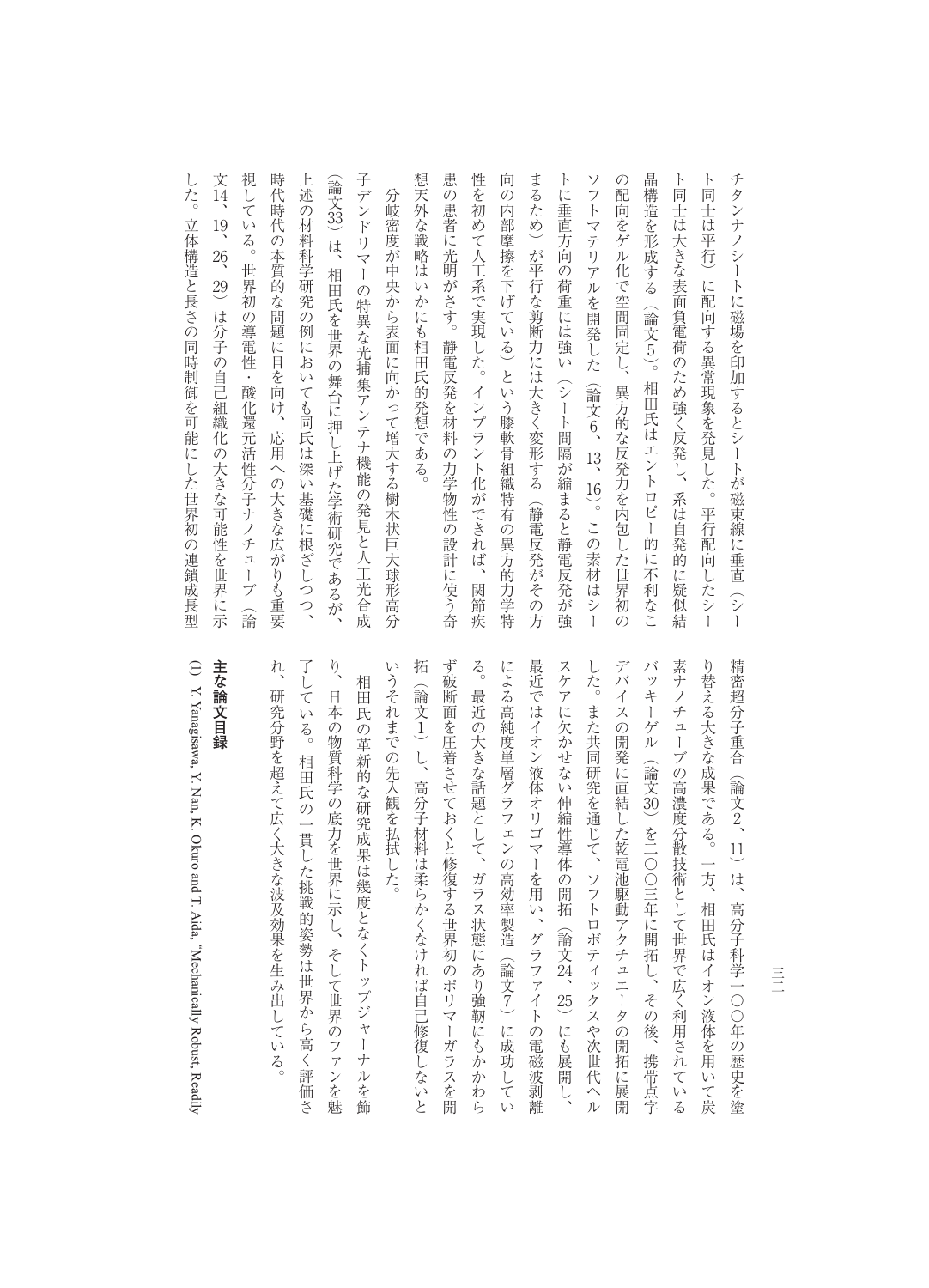Repairable Polymers via Tailored Noncovalent Cross-linking", *Science* **2018***, 359*, 72–76.

- $\odot$  (2) K. V. Rao, D. Miyajima, A. Nihonyanagi and T. Aida, K. V. Rao, D. Miyajima, A. Nihonyanagi and T. Aida, "Thermally Bisignate Supramolecular Polymerization, *Nature Chem*. **2017**, *9*, 1133–1139. Thermally Bisignate
- $\odot$  (3) M. Ueda, K. Jorner, Y. M. Sung, T. Mori, Q. Xiao, D. Kim, H. Ottoson, T. Aida M. Ueda, K. Jorner, Y. M. Sung, T. Mori, Q. Xiao, D. Kim, H. Ottoson, T. Aida and Y. Itoh, "Energetics of Baird Aromaticity Supported by Inversion of Photo-No. 346. excited Chiral [4and Y. Itoh, Energetics of Baird Aromaticity Supported by Inversion of Photo*n*]annulene Derivatives", *Nature Commun.* **2017**, *8*, Article
- $\tag{4}$  (4) H. Arazoe, D. Miyajima, K. Akaike, F. Araoka, E. Sato, T. Hikima, M. Kawa-H. Arazoe, D. Miyajima, K. Akaike, F. Araoka, E. Sato, T. Hikima, M. Kawamoto and T. Aida, "An Autonomous Actuator Driven by Fluctuations in Ambimoto and T. Aida*,* ent Humidity, *Nature Mat.* An Autonomous Actuator Driven by Fluctuations in Ambi-**2016**, *15*,1084–1089.
- $\odot$  (5) K. Sano, Y. S. Kim, Y. Ishida, Y. Ebina, T. Sasaki, T. Hikima and T. Aida, tonic Water Dynamically Responsive to External Stimuli**2016**, *7*, Article No. 12559. ", *Nature Commun.* "Pho-
- $\odot$  (6) Y. S. Kim, M. Liu, Y. Ishida, Y. Ebina, M. Osada, T. Sasaki, T. Hikima, M. Y. S. Kim, M. Liu, Y. Ishida, Y. Ebina, M. Osada, T. Sasaki, T. Hikima, M. Takata and T. Aida, "Thermoresponsive Actuation Enabled by Permittivity 1002-1007 1002–1007. Switching in an Electrostatically Anisotropic HydrogelTakata and T. Aida, Thermoresponsive Actuation Enabled by Permittivity , *Nature Mat.* **2015**, *14*,
- $\odot$  (7) M. Matsumoto, Y. Saito, C. Park, T. Fukushima and T. Aida, using Microwaves and Molecularly Engineered Ionic Liquidshigh-Throughput Exfoliation of Graphite into Pristine **2015**, *7*, 730–736. Single-Layer", *Nature Chem.* ' Graphene "Ultra-
- $\circledS$  (8) C. Li, J. Cho, K. Yamada, D. Hashizume, F. Araoka, H. Takezoe, T. Aida and Y. C. Li, J. Cho, K. Yamada, D. Hashizume, F. Araoka, H. Takezoe, T. Aida and Y. NoncentrosymmetricallyIshida, "Macroscopic Ordering of Helical Pores for Arraying Guest Molecules , *Nature Commun.* **2015**, *6*, Article No. 8418.
- $\widehat{\Theta}$  (9) S. Chen, Y. Itoh, T. Masuda, S. Shimizu, J. Zhao, J. Ma, S. Nakamura, K. S. Chen, Y. Itoh, T. Masuda, S. Shimizu, J. Zhao, J. Ma, S. Nakamura, K Okuro, H. Noguchi, K. Uosaki and T. Aida, "Subnanoscale Hydrophobic Modulation of Salt Bridges in Aqueous MediaOkuro, H. Noguchi, K. Uosaki and T. Aida, ", *Science* Subnanoscale Hydrophobic Mod-**2015**, *348*, 555–559.

- (10) M. Huang, C.-H. Hsu, J. Wang, S. Mei, X. Dong, Y. Li, M. Li, H. Liu, (10) M. Huang, C.-H. Hsu, J. Wang, S. Mei, X. Dong, Y. Li, M. Li, H. Liu, W. Zhang, T. Aida, W.-B. Zhang, K. Yue and S. Z. D. Cheng, "Selective Assem*ence* blies of Giant Tetrahedra via Precisely Controlled Positional InteractionsZhang, T. Aida, W.-B. Zhang, K. Yue and S. Z. D. Cheng, **2015**, *348*, 424–428. Selective Assem-", *Sci-*₹
- (11) J. Kang, D. Miyajima, T. Mori, Y. Inoue, Y. Itoh and T. Aida, (11) J. Kang, D. Miyajima, T. Mori, Y. Inoue, Y. Itoh and T. Aida, "A Rational Strat-A Rational Strategy for the Realization of Chain-Growth Supramolecular Polymerization", *Science* **2015**, *347*, 646–651.
- (12) A. S. Tayi, A. Kaeser, M. Matsumoto, T. Aida and S. I. Stupp, (12) A. S. Tayi, A. Kaeser, M. Matsumoto, T. Aida and S. I. Stupp, "Supramolecular Supramolecular Ferroelectrics, *Nature Chem.* **2015**, *7*, 281–294.
- (13) M. Liu, Y. Ishida, Y. Ebina, T. Sasaki, T. Hikima, M. Takata and T. Aida, Anisotropic Hydrogel with Electrostatic Repulsion between Cofacially Aligned Nanosheets Anisotropic Hydrogel with Electrostatic Repulsion between Cofacially Aligned " , *Nature* **2015**, *517*, 68–72. "An
- (14) T. Fukino, H. Joo, Y. Hisada, M. Obana, H. Yamagishi, T. Hikima, M. Takata, N (14) T. Fukino, H. Joo, Y. Hisada, M. Obana, H. Yamagishi, T. Hikima, M. Takata, N. Fujita and T. Aida, "Manipulation of Discrete Nanostructures by Selective Modulation of Noncovalent ForcesFujita and T. Aida, Manipulation of Discrete Nanostructures by Selective ", *Science* **2014**, *344*, 499–504.
- (16) M. Liu, Y. Ishida, Y. Ebina, T. Sasaki and T. Aida, "Photolatently Modulable (15) S. Biswas, K. Kinbara, T. Niwa, H. Taguchi, N. Ishii, S. Watanabe, K. Miyata, K (16) M. Liu, Y. Ishida, Y. Ebina, T. Sasaki and T. Aida, (15) S. Biswas, K. Kinbara, T. Niwa, H. Taguchi, N. Ishii, S. Watanabe, K. Miyata, K. Kataoka and T. Aida, "Biomolecular Robotics for Chemomechanically Driven Guest Delivery Fuelled by Intracellular ATPKataoka and T. Aida, Biomolecular Robotics for Chemomechanically Driven , *Nature Chem.* Photolatently Modulable **2013**, *5*, 613–620.
- Hydrogels using Unilamellar Titania Nanosheets as Photocatalytic Crosslinker"Hydrogels using Unilamellar Titania Nanosheets as Photocatalytic Cross-, *Nature Commun.* **2013**, *4*, Article No. 2029.
- (17) D. Miyajima, F. Araoka, H. Takezoe, J. Kim, K. Kato, M. Takata and T. Aida, (17) D. Miyajima, F. Araoka, H. Takezoe, J. Kim, K. Kato, M. Takata and T. Aida, "Ferroelectric Columnar Liquid Crystal Featuring Confined Polar Groups with in Core–Shell ArchitectureFerroelectric Columnar Liquid Crystal Featuring Confined Polar Groups with-", *Science* **2012**, *336*, 209–213.
- (18) T. Aida, E. W. Meijer and S. I. Stupp, Functional Supramolecular Polymers, *Science* **2012**, *335*, 813–817.
- (19) W. Zhang, W. Jin, T. Fukushima, A. Saeki, S. Seki and T. Aida, "Supramolecular (19) W. Zhang, W. Jin, T. Fukushima, A. Saeki, S. Seki and T. Aida, Linear Heterojunction Composed of Graphite-Like Semiconducting Nanotubu Linear Heterojunction Composed of Graphite-Like Semiconducting Nanotubu-Supramolecular